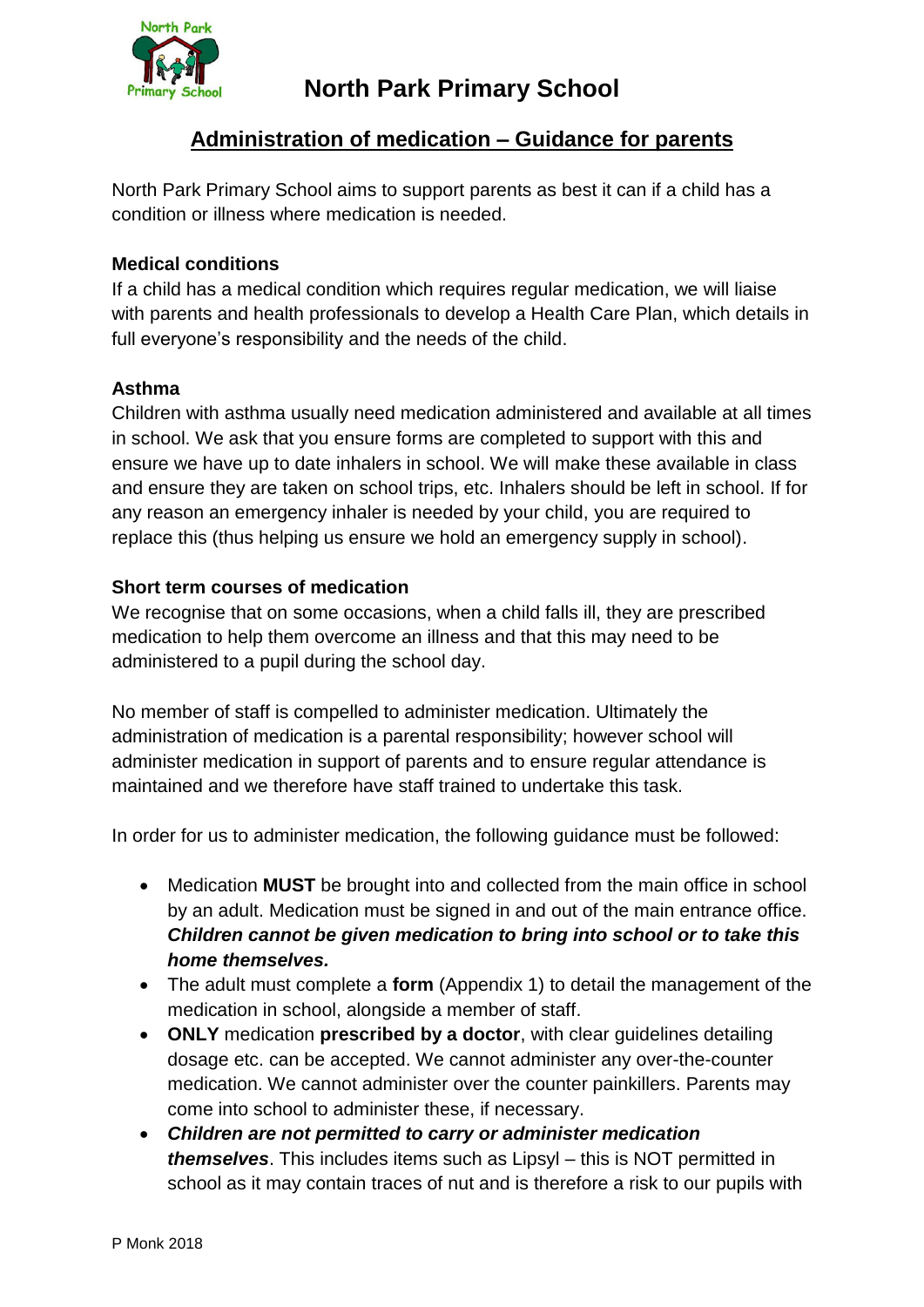allergies. However if a lip balm is needed (ideally this should not be the case) then ONLY tubs or tins of pure Vaseline (e.g. Blue tin) are permitted. Any other lip salves will be confiscated.

- **We will only administer medication as detailed on the completed forms** we will not administer missed dosage, etc. or continue medication beyond the date when the course is meant to be completed. Administration of missed dosage is parents' responsibility.
- If this is the first time a child has been prescribed medication, it is recommended they stay at home for the first day – this is to ensure they have no adverse reaction to a new kind of medication (obviously not necessary if they begin medicine over a weekend).
- Medication will only be administered if needed **four** times a day or if it specifically states that it must be taken at a certain time (e.g. at lunch) – if medication is needed three times a day this should be given before school, after school and at bedtime.
- Parents should consider asking their pharmacy for a **split prescription** if medication is needed during school hours – this way there is no need to sign in and out each day.
- ALL medication, including inhalers, will be signed back to parents for the six week holiday period. Medication should be collected at the main entrance.

If you have any concerns about the administration of medication, please contact school to discuss this.

This policy and guidance is reviewed annually and updated in line with any changes to guidance.

This current guidance links with DFE guidance documents:

- Supporting pupils with medical conditions available at [https://assets.publishing.service.gov.uk/government/uploads/system/uploads/](https://assets.publishing.service.gov.uk/government/uploads/system/uploads/attachment_data/file/638267/supporting-pupils-at-school-with-medical-conditions.pdf) [attachment\\_data/file/638267/supporting-pupils-at-school-with-medical](https://assets.publishing.service.gov.uk/government/uploads/system/uploads/attachment_data/file/638267/supporting-pupils-at-school-with-medical-conditions.pdf)[conditions.pdf](https://assets.publishing.service.gov.uk/government/uploads/system/uploads/attachment_data/file/638267/supporting-pupils-at-school-with-medical-conditions.pdf)
- Managing Medicines in schools and Early Years setting DFE 2003